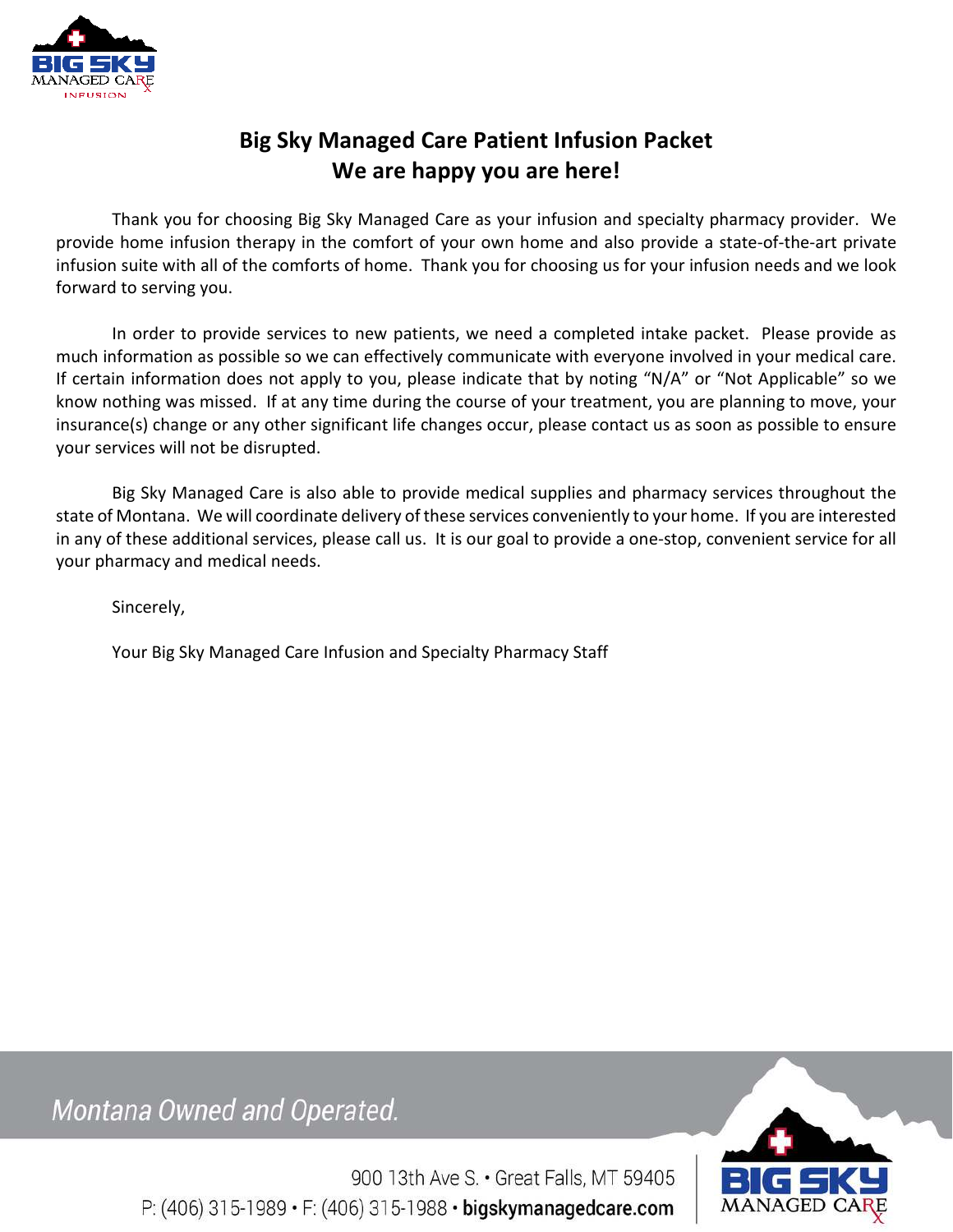

# **Private Infusion Suite**

Big Sky Managed Care Infusion and Specialty Pharmacy 900 13th Ave S Great Falls, MT 59405

8:00 am – 5:00 pm Monday through Friday by appointment only 406-315-1989 406-315-1988 (fax)

### **The Day of Your Infusion**

On the day of your appointment, please arrive 15 minutes early. You will enter through the front door where you will be directed to your own private infusion suite.

### **Preparing for Your Infusion**

Please be sure to drink at least 2 cups of water, bring your completed new patient forms included with this letter, a list of your current medications, insurance card, and copayment. Please wear comfortable clothes and dress in layers. You are welcome to bring a blanket and pillow, your laptop/tablet and whatever you might need to be comfortable and pass the time during your infusion.

### **What You Can Expect in Your Suite**

You will get your own private suite in a relaxed setting for your specialty infusion or injection. Every patient has access to a comfortable recliner, room for a guest (12 years and older) and a couch for seating, a large screen TV with cable, wireless internet, snacks and beverages.

### **When to Cancel**

Please cancel your appointment if you have a fever, infection, are on antibiotics, have yellow/brown/green drainage, or have had a live vaccine in the last 8-12 weeks. If you have any questions about whether you should receive your infusion, please contact your physician. If you need to cancel your appointment, please call at least 48 hours in advance to avoid a \$50 cancellation fee. If you are more than 15 minutes late, you may be asked to reschedule.

#### **Emergency**

In the event of an emergency or reaction, please call 911 or contact your prescriber.

Big Sky Managed Care looks forward to caring for you. If you have any questions or concerns, please feel free to call us at 406-315-1989.

**\* If receiving your treatments in our private infusion suite, please skip to page 7. \*** 

Montana Owned and Operated.

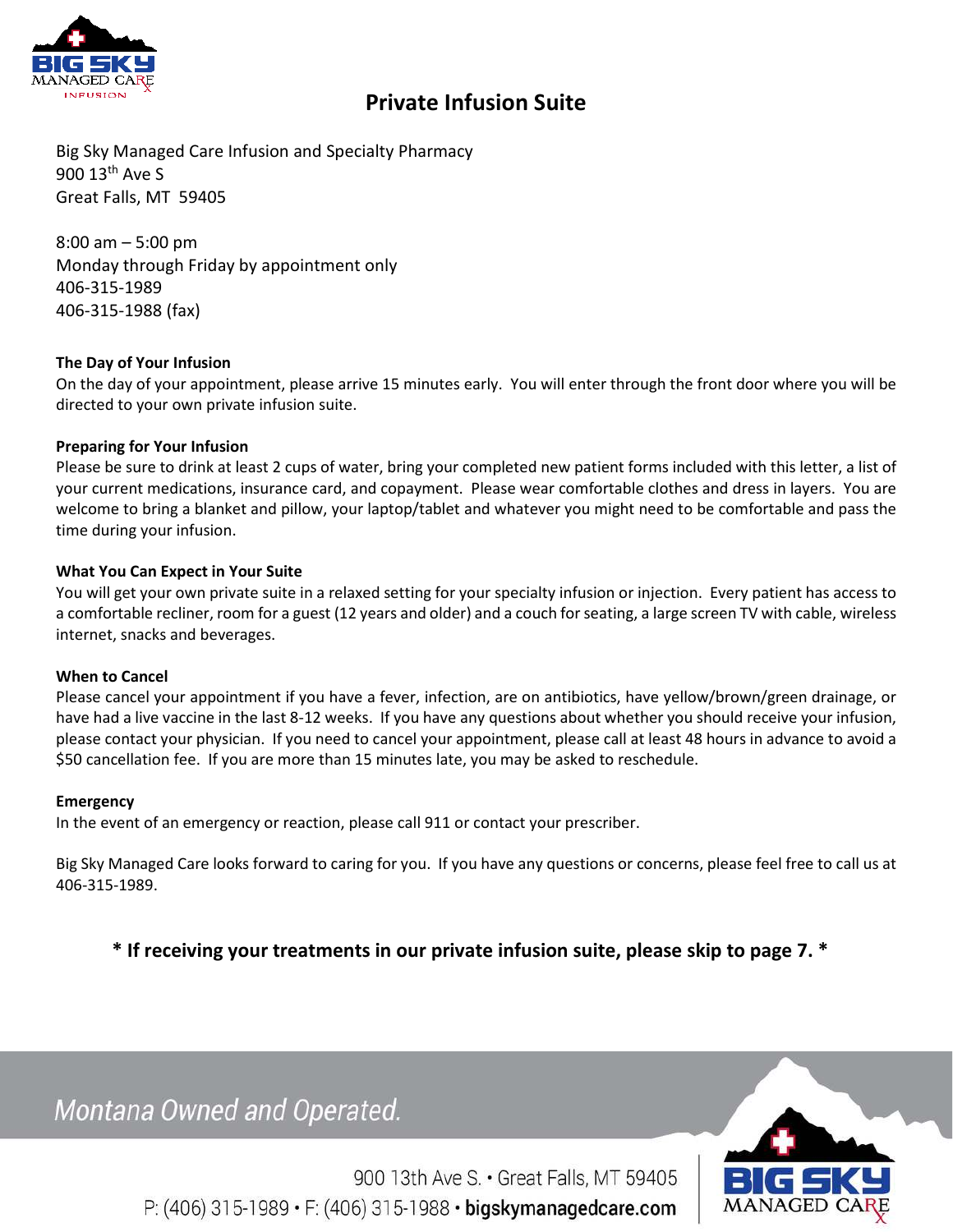

## **In-Home Infusion Therapy Patient Copy**

Big Sky Managed Care Infusion and Specialty Pharmacy 900 13th Ave S Great Falls, MT 59405

8:00 am – 5:00 pm Monday through Friday and on-call services after hours 406-315-1989 406-315-1988 (fax)

There may be two components to your infusion therapy: pharmacy and nursing. During your medication therapy, you may choose Big Sky Managed Care's trained infusion nurses to manage your care or you may receive nursing care from a clinic or home health agency nurse. Or you might be comfortable overseeing your own of health at home. In either case, our pharmacists and nurses will coordinate services to bring you optimal care.

Our staff will contact you during the course of your therapy to check in, ask how you are feeling, and see if you have questions or concerns regarding your therapy. We ask you keep inventory of your supplies; that way, if you become low, we are able to deliver refills before they are depleted. If you need supplies at times other than your scheduled deliveries please call us and we will attempt to expediate an order for an additional fee.

We encourage patients to call our staff at any time. Our office hours are Monday through Friday from 8:00 am to 5:00 pm. We also have a pharmacist on call 24 hours a day, seven days a week, to address any urgent questions or concerns that may arise. We suggest you have your physician's phone number close at hand, be familiar with the location of the closest hospital and emergency room and know that 911 should be called in the event of an emergency.

Please use the area below to write in important phone numbers:

| Phys<br>аг<br>10 L | $\overline{\phantom{a}}$ |
|--------------------|--------------------------|
|--------------------|--------------------------|

Home Health Nurse: \_\_\_\_\_\_\_\_\_\_\_\_\_\_\_\_\_\_\_\_\_\_\_\_\_\_\_\_\_\_\_Phone:\_\_\_\_\_\_\_\_\_\_\_\_\_\_\_\_\_\_\_\_\_\_\_\_

| hone: |  |  |
|-------|--|--|

# **IN CASE OF EMERGENCY CALL 911**

Montana Owned and Operated.

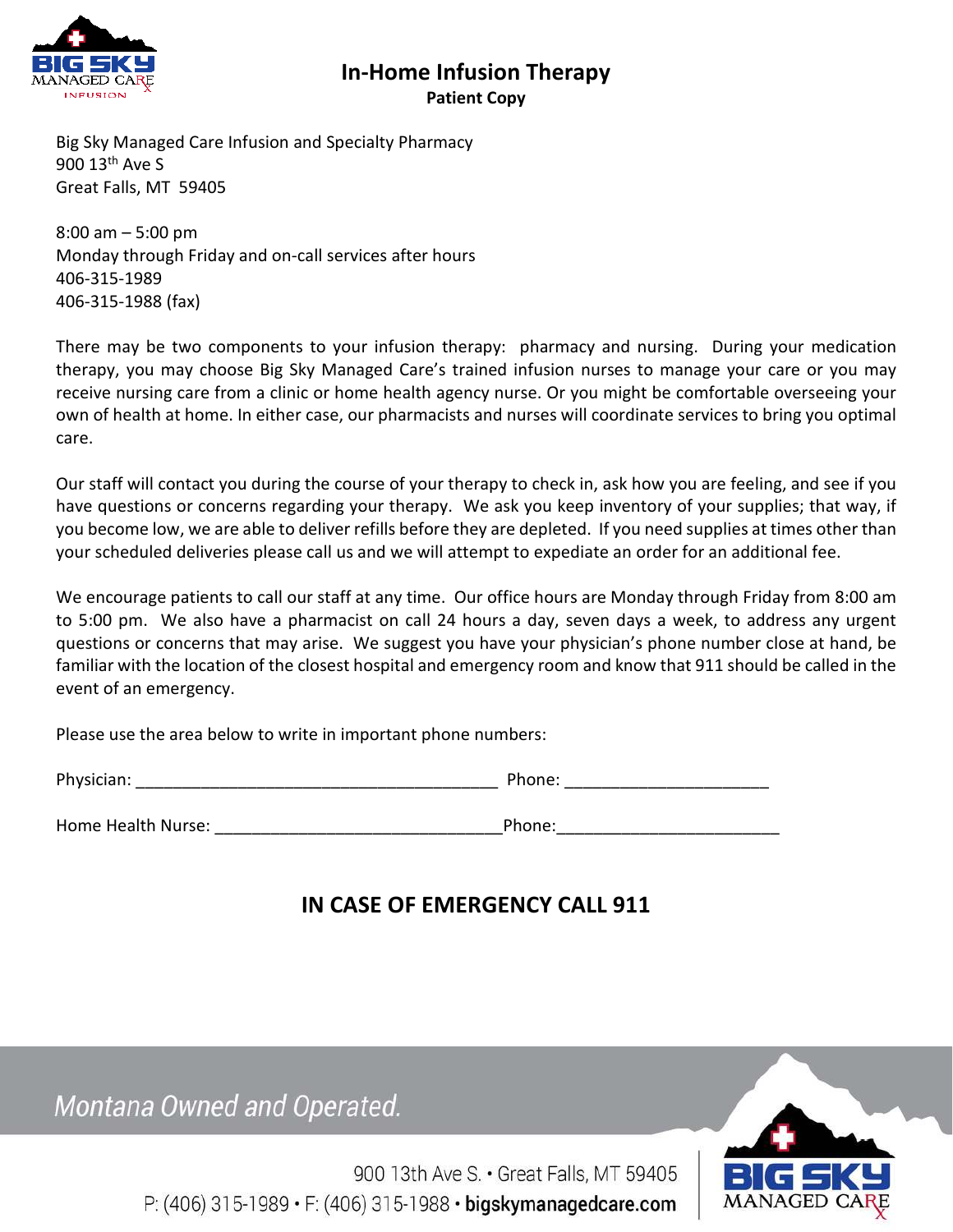

# **Blood & Bodily Fluid Precautions Patient Copy**

Nurses and family members who care for patients receiving home intravenous therapies should be careful when handling blood and other bodily fluids.

Thorough hand washing before and after caring for the patient cannot be over-emphasized to protect both the patient and the caregiver from possible infections.

## **Some examples of bodily fluids:**

| <b>Blood specimens</b> |
|------------------------|
| <b>Blood</b>           |
| Vaginal secretions     |
| Wound drainage         |
| Skin lesion drainage   |
| Semen                  |
|                        |

## Follow these directions when caring for patients and handling blood and bodily fluids:

- 1. Wash your hands thoroughly before and after patient contact, even if gloves are worn.
- 2. While caring for the patient and handling patient equipment, do not touch your face or mouth.
- 3. Wear gloves when in direct contact with any of the patient's bodily fluids or blood.
- 4. Wear gloves when handling supplies that have been contaminated with a patient's blood and/or bodily fluids.
- 5. Wear a disposable gown when clothing is likely to be in contact with the patient's bodily fluids and a mask if recommended.
- 6. All disposable articles contaminated with blood and/or other bodily fluids should be disposed of in a sealed plastic bag.
- 7. Use household bleach to cleans spills and to wash soiled clothes and linens.
- 8. Do no bend, break or recap used needles.
- 9. Dispose of all used needles and syringes in a sharp's container.

### **If you received a sharps container:**

## **DO NOT THROW AWAY YOUR SHARPS CONTAINER WITH NORMAL TRASH!**

When your sharps container is about ¾ full, it needs to be replaced. Please cap the top of the container securely and bring to Big Sky Managed Care. We will properly dispose of your sharp's container free of charge. **PLEASE KEEP THE SHARPS CONTAINER OUT OF THE REACH OF CHILDREN.** 

Montana Owned and Operated.



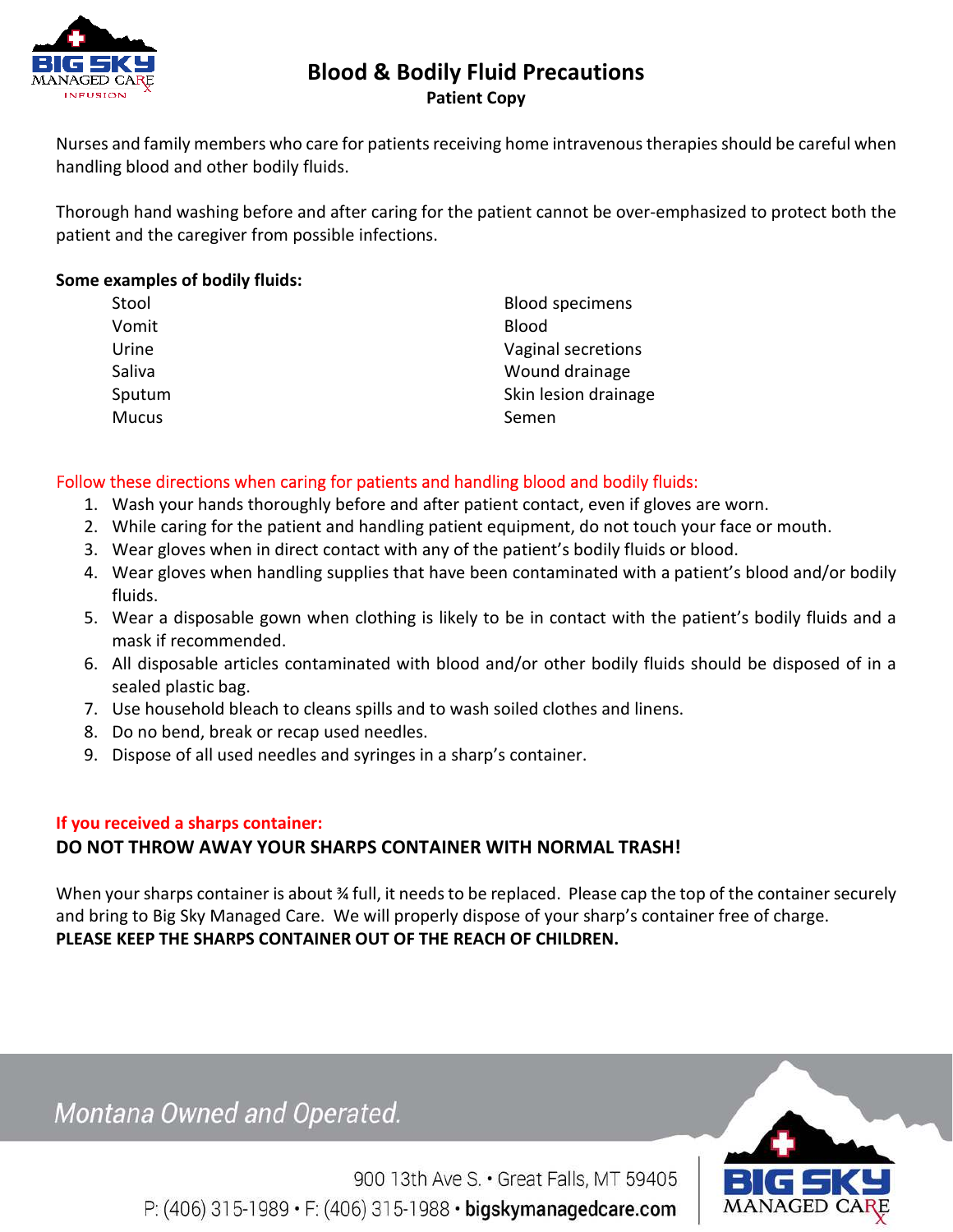

## **Storage and Handling of Solutions Patient Copy**

When your medication arrives, store it immediately. Please organize your medication so the older solutions are used before the newer ones. **The expiration date of your medication is printed on the label attached to each unit of medication.**

Your medication is supplied as a solution in either bags or elastomeric balls (also called "Eclipses") made of strong plastic. However, they should be handled gently and protected from sharp objects.

Your solution may be delivered to you refrigerated, or frozen, depending on the medication. This is by design. If it comes to you refrigerated, keep it refrigerated and do not freeze. If it comes to you frozen, keep it frozen and do not refrigerated.

### **Storage and handling of REFRIGERATED solutions:**

- Keep the refrigerator at a temperature of 36\*F to 46\*F.
- Place the medication solutions in an area of the refrigerator that will be less likely to freeze and away from food.
- Remove from the refrigerator only the number of bags and/or Eclipses you intend to use for your next dose.
- Before use, allow the medication to warm to room temperature, avoiding extreme heat and light. **The medication label contains information regarding when to remove the medication from the refrigerator before use.**
- The solution unit may be cool to the touch when ready to use. Keep in mind the time to reach room temperature depends on the medication, bag size and delivery device.
- Do not warm the solution by using water baths or other direct sources of external hear, like a microwave oven, direct sunlight or radiator. After warming, check the bag for leaks.
- Minimize the exposure of solutions to room temperature for an extended period of time.

### **Unless labeled otherwise, refrigerated solutions must be used within 24 hours once removed from the refrigerator. If this is not done, the medication must be discarded.**

### **Storage and handling of FROZEN solutions:**

- The freezer should be a temperature of -4\*F to 14\*F.
- Remove enough solution from the freezer to supply for 24 hours. Thaw the frozen solution bags at room temperature, 70\*F to 74\*F.
- When thawing, place the solution bags in an area protected from extreme heat and light.
- Do not thaw and warm the solution by using water baths or other sources of external heat, like a microwave oven, or direct sunlight
- After thawing, check the bag for leaks. Thawed solution bags should not be re-frozen.
- Thawed solution bags should be used within 24 hours after removal from the freezer.
- Once the solution has thawed, it must be then placed in the refrigerator until it is ready to be used.

### **DO NOT USE THE BAG/ECLIPSE IF:**

- Any leaks are present. If there is any cloudiness, particles or specks that do not disappear with gentle mixing of the solution.
- The label on the bag/Eclipse does not have your name on it or has a different drug or dose listed.
- The expiration date on the label has passed.
- If any of these situations occur, please call Big Sky Managed Care at 406-315-1989 AS SOON AS POSSIBLE.

# Montana Owned and Operated.

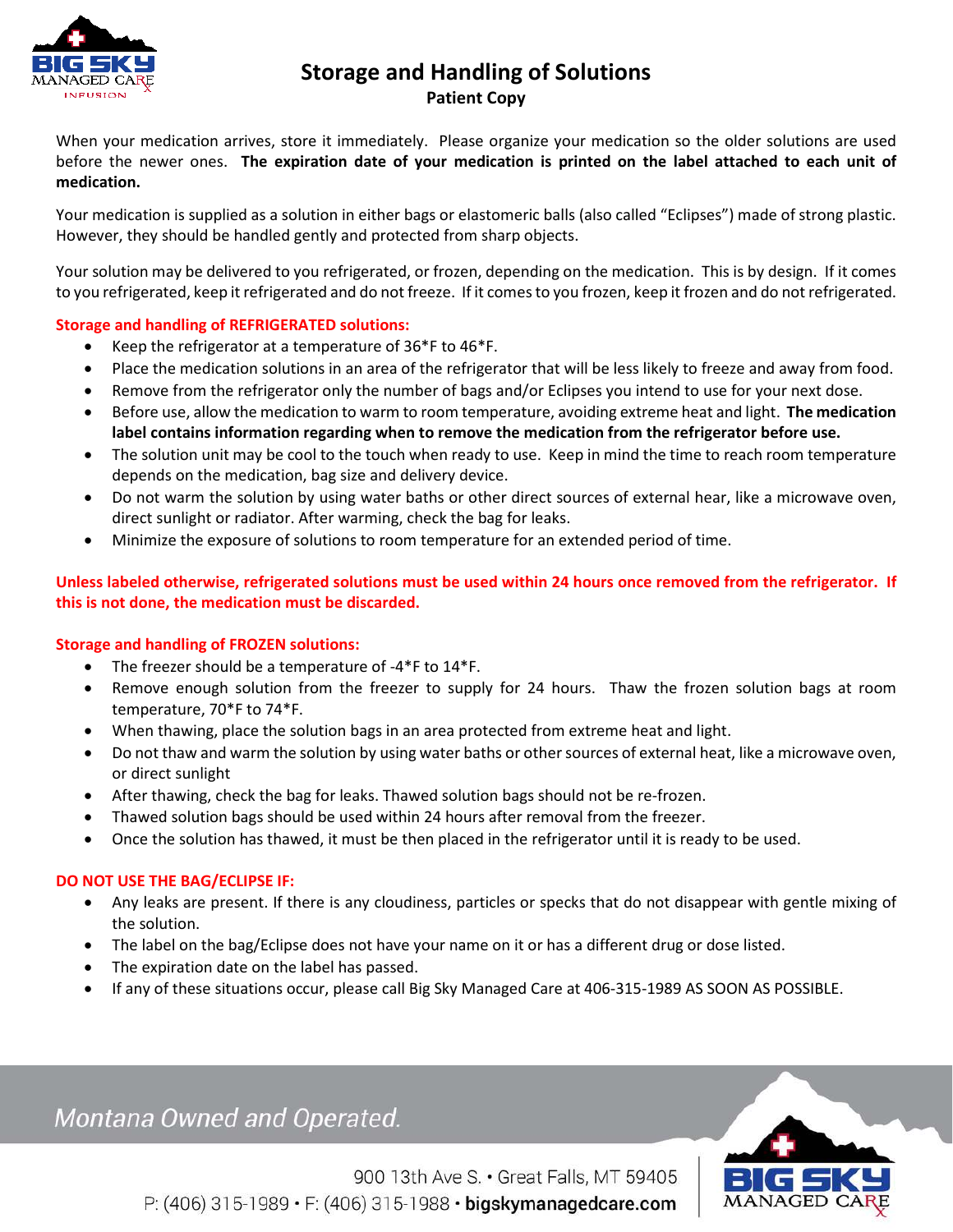

# **Review of Instructions**

**Patient Copy** 

**Flushing with Sodium Chloride and Heparin** is often needed if medications are to be separated from each other. This is often done by using the **"SASH"** method.

|   | <b>SALINE (SODIUM CHLORIDE)</b>   | (WHITE CAP ON SYRINGE)          |
|---|-----------------------------------|---------------------------------|
| A | $\parallel$ ADMINISTER MEDICATION |                                 |
|   | <b>SALINE (SODIUM CHLORIDE)</b>   | (WHITE CAP ON SYRINGE)          |
|   | <b>HEPARIN</b>                    | (YELLOW OR BLUE CAP ON SYRINGE) |

### **Clean Technique**

- Wash your hands and prepare a clean and dry surface on which to work.
- Do not have any animals, including cats and dogs, in work area.
- Prepare your supplies, such as gathering flushes and medications.
- Clean catheter end cap with alcohol.
- Attached medication tubing to clean catheter end cap, taking special care to protect both from dirty surfaces.
- Dispose of waste appropriately.

#### **Signs and Symptoms to Report to MD/Nurse/Pharmacist**

- Redness, swelling, pain, drainage or unusual lines near catheter insertion site.
- Dressing wet, soiled or coming off.
- Nausea, vomiting, diarrhea, constipation, fever, chills, and rash.

#### **Storage of Medications**

Unless instructed otherwise, all medications are stored in the refrigerator. Remove for administration  $1 - 12$  hours prior to dosing, as indicated on the medication label.

#### **Additional Questions**

Regarding medications and/or side effects, should be directed to the pharmacist at 406-315-1989 or the on-call number provided to you.

Montana Owned and Operated.

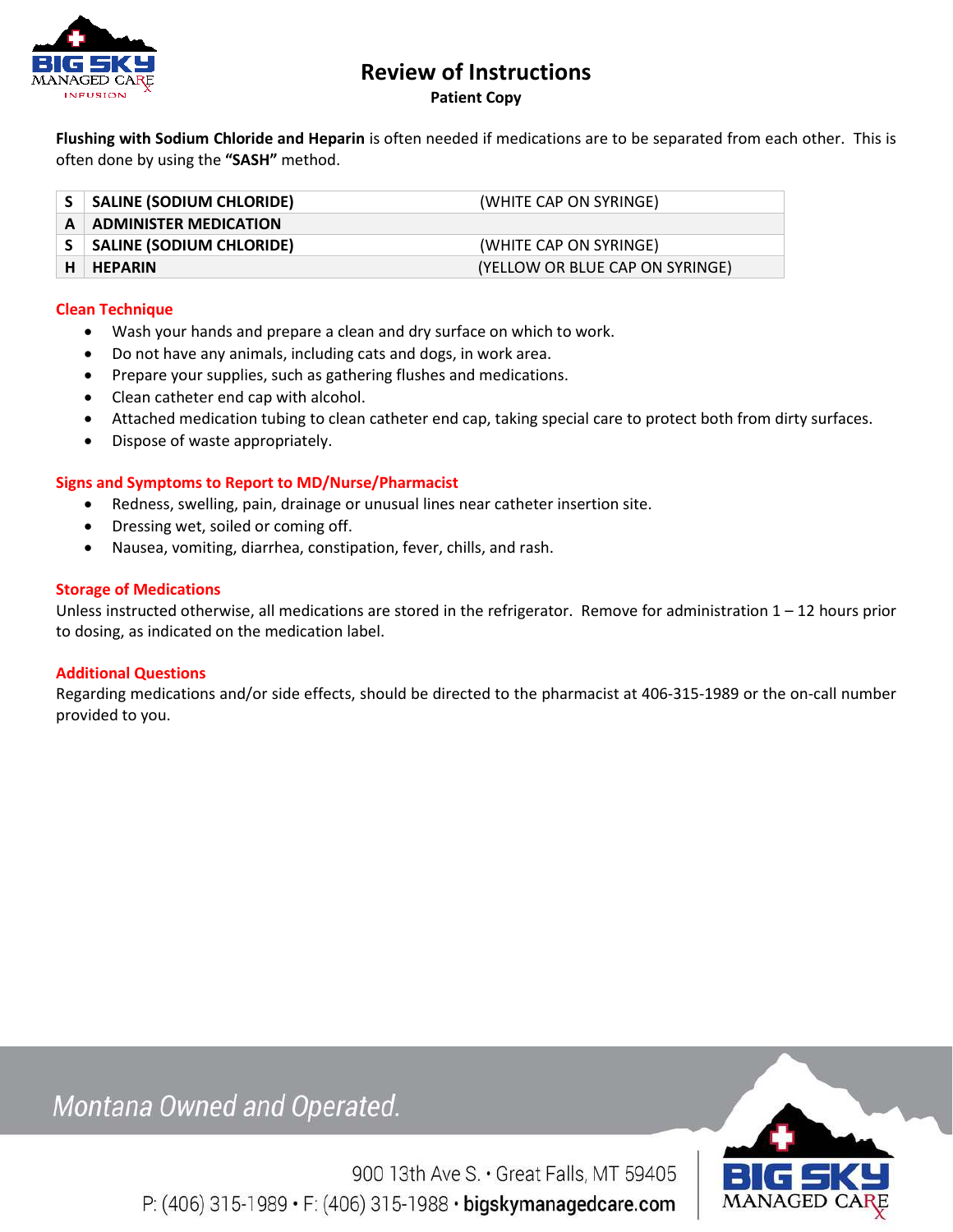

# **Patient Rights and Responsibilities**

### **Patient Copy**

### **Your Rights:**

### Respectful and Safe Care

- Be given considerate, respectful and compassionate care.
- Be given care in a safe environment, free from abuse and neglect (verbal, mental, physical or sexual).
- Know the names and jobs of the people who care for you.
- Have your culture and personal values, beliefs and wishes respected.
- Be given a list of protective and advocacy services, when needed.
- Ask for an estimate of charges before care is provided.

## Effective Communication and Participation in Your Care

- Get information in a way you can understand and be involved in your plan of care.
- Involve your family in decisions about care.
- Ask questions and get a timely response to your questions or requests.
- Refuse care.
- Have someone with you for emotional support, unless that person interferes with your or others' rights, safety or health.
- Select someone to make health care decisions for you, if at some point you are unable to make those decisions.
- If an issue arises, your complaint will be reviewed without affecting your care.

### Privacy and Confidentiality

- Have privacy and confidential treatment and communication about your care.
- Be given a copy of the HIPAA Notice of Privacy Practices.

### **Your Responsibilities**

- Provide accurate and complete information about you.
- Call if you cannot keep your appointment.
- Be respectful of your Infusion Center team.
- Be considerate in language and conduct of other people and property, including being mindful of noise levels, privacy and number of visitors.
- Give us a copy of your advance directive.
- Ask questions if there is anything you do not understand.
- Report unexpected changes in your health.
- Take responsibility for the consequences of refusing care or not following instructions.
- Pay your bills or work with us to find funding to meet your financial obligations.

### **Concerns or Complaints**

If you have concerns or are not satisfied with services provided you may lodge a complaint without fear of discrimination, reprisal or unreasonable interruption of service:

Contact Big Sky Managed Care and we will notify you within five (5) calendar days of receiving your complaint.

# Montana Owned and Operated.

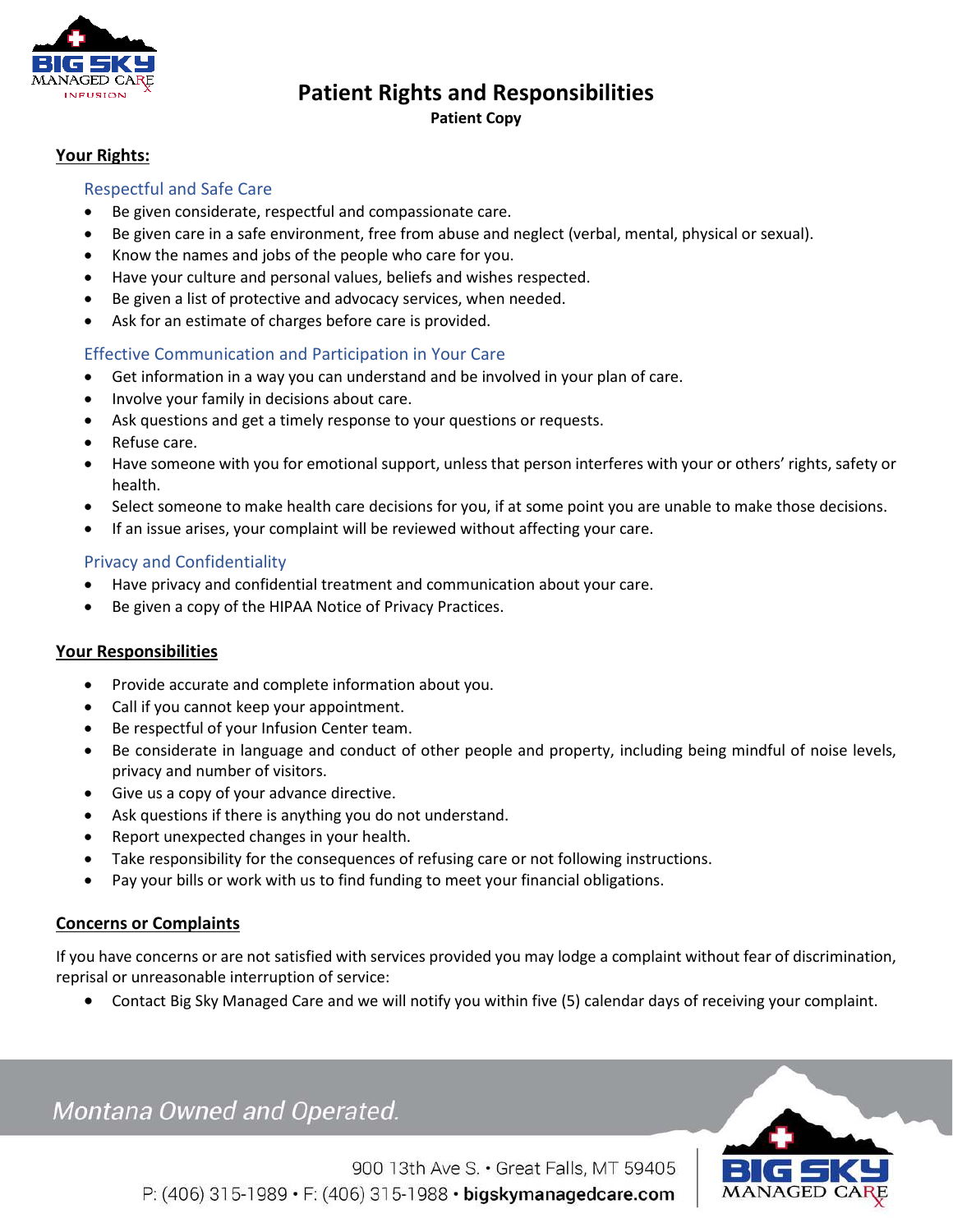

# **Acknowledgment of Financial Responsibility**

The client understands their insurance coverage may not pay the total cost of the medication, equipment, products or services provided by Big Sky Managed Care and/or its subsidiaries. The client acknowledges their obligation to pay the balance between what their insurance coverage will pay and what BSMC charges for medications, equipment, products or services.

The client further acknowledges they will be responsible to pay, within 60 days from the date the claim was submitted to their insurance, the full amount of charges associated with any medications, equipment, products or services they receive from BSMC, should their insurance deny payment for any reason, including, but not limited to; the clients failure to qualify for any medications, products or services; non-coverage by their insurance payer; or the clients failure to provide complete and accurate information to BSMC necessary for billing their insurance payer.

BSMC shall have the right to pick up all equipment if financial responsibilities are not met. The client authorizes BSMC to initiate a complaint to the Insurance Commissioner on their behalf. The client agrees to remit to BSMC any payments made directly to them by their insurance payer for medications or products provided by BSMC.

The client agrees to be responsible for their co-payment and/or annual deductible amounts. Statements are mailed monthly with payment due by the end of each month. Payments can be mailed or taken over the phone by our Accounts Receivable department.

We accept cash, personal checks, company checks, money orders and credit cards (VISA, MasterCard, American Express and Discover Card). We also make credit card pre-payment arrangements for anticipated monthly client balances. Beginning on the 61<sup>st</sup> day after billing, a \$30.00 late fee may be added to the balance very month until the balance is paid in full. BSMC will be entitled to the full amount due on the account, including, but not limited to, attorney fees and/or collection fees that may accrue.

**This agreement is binding as long as I am receiving medication, equipment, products or services FROM Big Sky Managed Care and/or its subsidiaries. The world "client" is understood to be the person receiving medication, medical equipment and/or supplies FROM Big Sky Managed Care and/or its subsidiaries.**

\_\_\_\_\_\_\_\_\_\_\_\_\_\_\_\_\_\_\_\_\_\_\_\_\_\_\_\_\_\_\_\_\_\_\_\_\_\_\_\_\_\_\_\_\_\_\_\_ \_\_\_\_\_\_\_\_\_\_\_\_\_\_\_\_\_\_\_\_\_\_\_\_\_\_\_\_\_\_\_\_\_\_\_\_\_\_\_\_\_\_\_\_\_

\_\_\_\_\_\_\_\_\_\_\_\_\_\_\_\_\_\_\_\_\_\_\_\_\_\_\_\_\_\_\_\_\_\_\_\_\_\_\_\_\_\_\_\_\_\_\_\_ \_\_\_\_\_\_\_\_\_\_\_\_\_\_\_\_\_\_\_\_\_\_\_\_\_\_\_\_\_\_\_\_\_\_\_\_\_\_\_\_\_\_\_\_\_

Client Name

Signature of Client or Client's Legal RepresentativeDate

Printed Name of Client's Legal Representative Relationship to Client

Montana Owned and Operated.

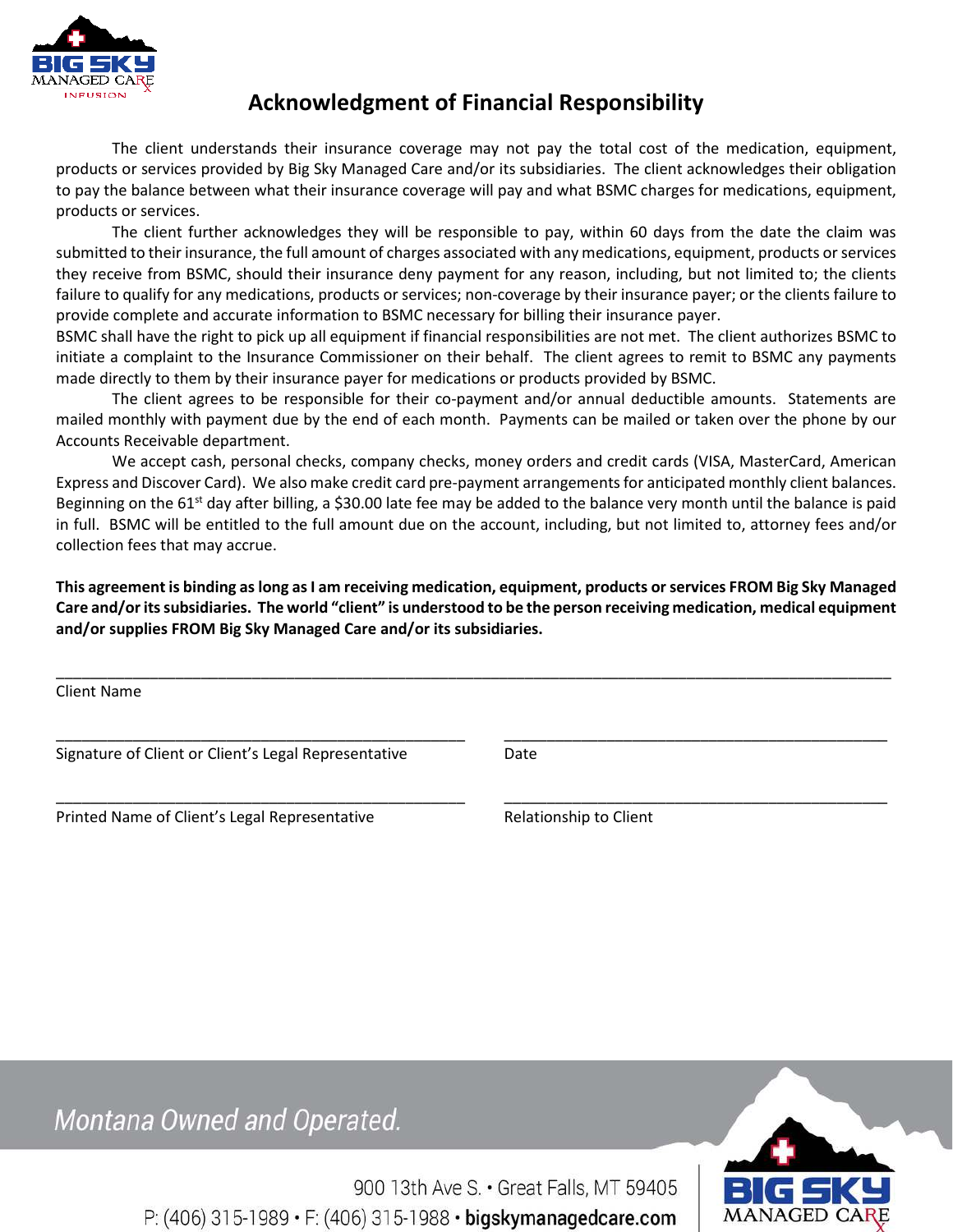

# **Patient Consent for Treatment**

### **1. Consent to Infusion Therapy, Medical Care and Treatment**

I voluntarily consent to any and all health care treatment and diagnostic procedures, including but not limited to infusion therapy, medical examinations, and tests, provided by Big Sky Managed Care (BSMC) and its associated physicians, providers, nurses, and clinicians (collectively, the "Clinicians"). I understand in many instances the Clinicians are carrying out orders from my referring health care provider. Though I expect the care given will meet customary standards, I understand there are no guarantees concerning the results of my care. I also understand if I do not follow my referring provider's or the Clinician's recommendations as they may relate to my health that BSMC and the Clinicians will not be responsible for any injuries or damages that are the result of my non-compliance. I understand if any employee or individual associated with BSMC is exposed to my blood or body fluids, I will be tested for the hepatitis viruses and the Human Immunodeficiency Virus (HIV). I also understand I will receive education related to this testing and I will not be charged for testing and education related to the exposure.

Prescribed Therapy (Medication): etc. and the physician: control physician:  $\blacksquare$ 

#### **2. Hepatis B Virus Consent for Treatment**

For patients on the following medications: Actemra, Cimzia, Inflectra, Orencia, Ocrevus, Renflexis, Remicade, Rituxan, Simponi Aria: If I have not had a Hepatitis B Virus (HBV) vaccination or I refuse such vaccination, I understand that due to my exposure to potentially infectious material, I may be at risk of acquiring HBV. I understand that by not obtaining this vaccine, I continue to be at an increased risk of acquiring HBV, a serious disease.

#### **3. Pregnancy and Breastfeeding Consent for Treatment**

For Females: Please check one (1) of the following:

\_\_\_ I am not pregnant now and have no reason to suspect that I am pregnant. I am aware of the potential risks, known and unknown, to the fetus if I become pregnant during treatment including miscarriage or congenital deformity. If I should become pregnant, I will notify the clinical staff immediately.

\_\_\_ I am pregnant, will continue treatment and am aware of the potential risks, known and unknown, to the fetus including miscarriage or congenital deformity.

\_\_\_ I am breastfeeding and will continue breastfeeding while receiving treatment. I am aware of the potential risks, known and unknown, to my breastfeeding child while receiving treatment.

#### **4. Employee Incident**

In case of an employee needle stick injury or exposure to blood/bodily fluids, you consent to have your labs drawn by our clinical staff which would include, but not be limited to Hepatitis B, Hepatitis C and HIV.

#### **5. Assignment of Benefits**

I hereby assign to and authorize payment of all insurance and health care benefits available to me directly to Big Sky Managed Care for services provided to me. I understand benefits may be payable to me directly if I do not provide this authorization.

#### 6. **Personal Valuables**

I understand Big Sky Managed Care does not accept responsibility for any lost, stolen, or damaged personal items while I am at BSMC.

**\_\_\_\_\_\_\_\_\_\_\_\_\_\_\_\_\_\_\_\_\_\_\_\_\_\_\_\_\_\_\_\_\_\_\_\_\_\_\_\_\_\_\_\_\_\_\_\_\_\_\_\_\_\_\_\_\_\_\_\_\_\_\_\_\_\_\_\_\_\_\_\_\_\_\_\_\_\_\_\_\_\_\_\_\_\_\_\_\_\_\_\_\_\_\_\_\_\_** 

**(Print)** 

**Patient Name:** \_\_\_\_\_\_\_\_\_\_\_\_\_\_\_\_\_\_\_\_\_\_\_\_\_\_\_\_\_\_\_\_\_\_\_\_\_\_\_\_\_\_ **Patient Date of Birth:** \_\_\_\_\_\_\_\_\_\_\_\_\_\_\_\_\_\_\_\_

**X\_\_\_\_\_\_\_\_\_\_\_\_\_\_\_\_\_\_\_\_\_\_\_\_\_\_\_\_\_\_\_\_\_\_\_\_\_\_\_\_\_\_\_\_\_\_\_\_\_\_\_\_\_ \_\_\_\_\_\_\_\_\_\_\_\_\_\_\_\_\_\_\_\_\_\_\_\_\_\_\_\_\_\_\_\_\_\_\_\_\_\_\_** 

**Patient or Legal Representative Signature** 

| <b>Foday's Date</b> |  |
|---------------------|--|
|---------------------|--|

**If Signed by Legal Representative, Relationship to Patient (e.g. parent, spouse, etc.):** 

**Print Name and Provide Relationship**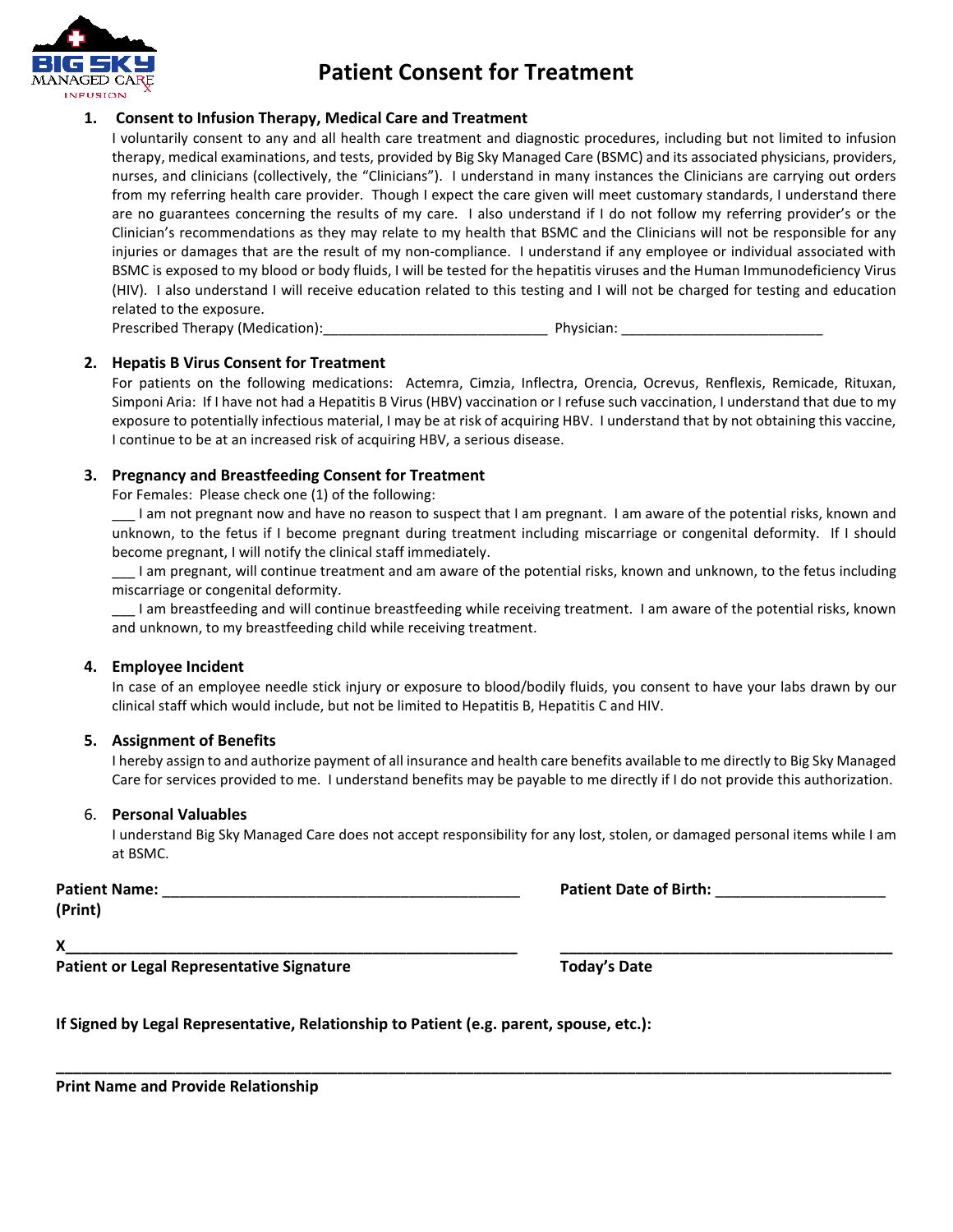

# **Appointment Cancellation Policy**

We understand unplanned issues can come up and you may need to cancel an appointment. If that happens, we respectfully ask for scheduled appointments to be cancelled at least 48 hours in advance.

Our nurses and pharmacists want to be available for your needs and all the needs of our patients. When a patient does not show up for a scheduled appointment, another patient loses the opportunity to be seen.

There will be a \$50 fee assessed for all no-shows or cancellations made within 48 hours of your scheduled appointment. "No Show" fees will be billed to the patient. This fee is not covered by insurance and must be paid prior to your next appointment. Multiple "no shows" in any 12 month period may result in termination from our practice.

Thank you for your understanding and cooperation.

By signing below, you acknowledge you have received this notice and understand this policy.

\_\_\_\_\_\_\_\_\_\_\_\_\_\_\_\_\_\_\_\_\_\_\_\_\_\_\_\_\_\_\_\_\_\_\_\_\_\_\_\_\_\_\_\_\_\_\_\_\_\_\_\_\_\_\_\_ \_\_\_\_\_\_\_\_\_\_\_\_\_\_\_\_\_\_\_\_\_\_\_\_\_\_\_\_\_\_\_

Patient Signature Date

Patient Name (Print)

Montana Owned and Operated.

\_\_\_\_\_\_\_\_\_\_\_\_\_\_\_\_\_\_\_\_\_\_\_\_\_\_\_\_\_\_\_\_\_\_\_\_\_\_\_\_\_\_\_\_\_\_\_\_\_\_\_\_\_\_\_

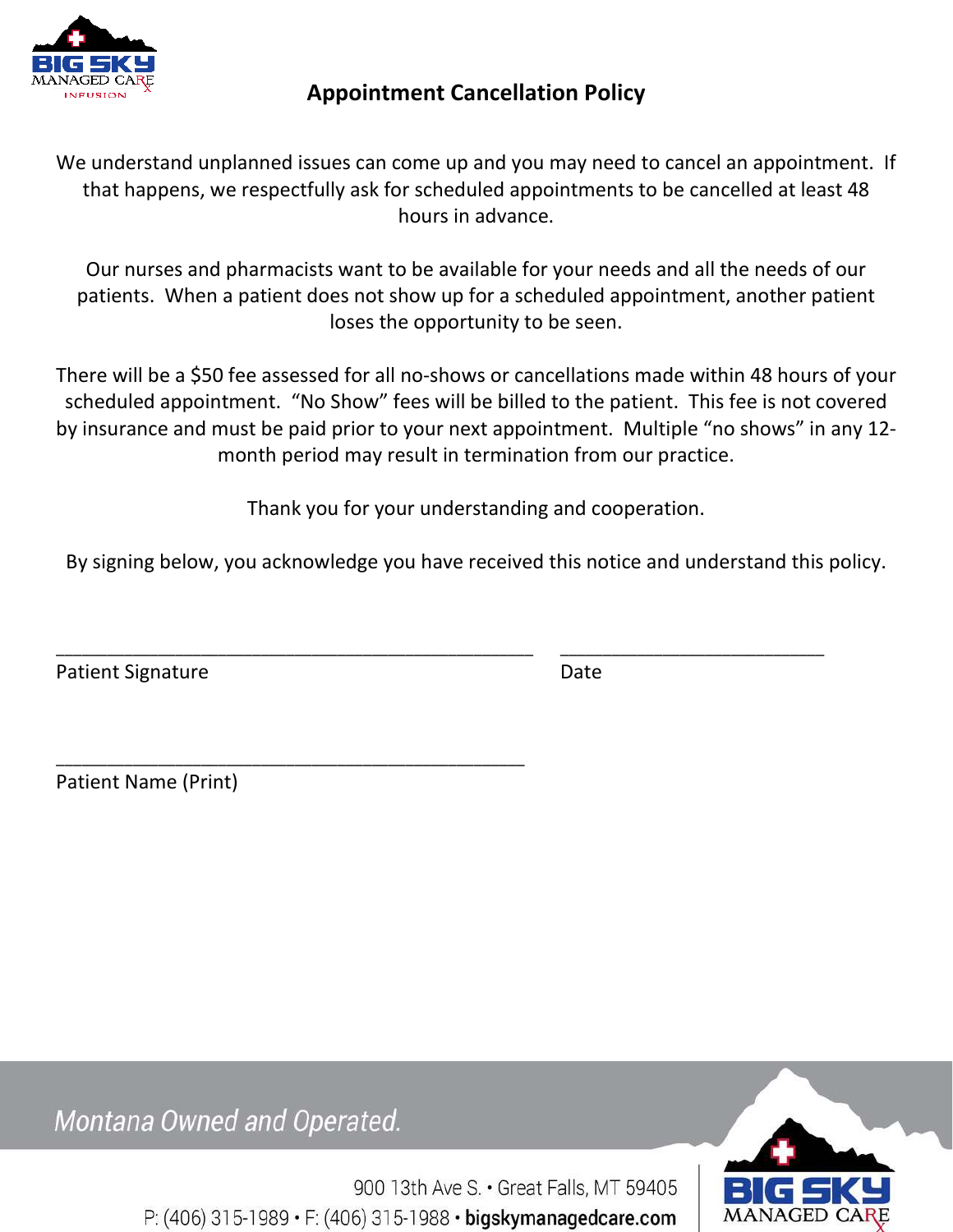

# **Authorization for Release of Protected Health Information HIPAA Permission Note**

I, \_\_\_\_\_\_\_\_\_\_\_\_\_\_\_\_\_\_\_\_\_\_\_\_\_\_\_\_\_\_\_\_\_\_\_, understand as part my health care, Big Sky Managed Care originates and maintains paper and/or electronic records describing my health history, symptoms, examination and test results, diagnoses, treatment, and any plans for future care or treatment. I understand this information serves as:

- A basis for planning my care and treatment
- A means of communications among the many health care professionals who contribute to my care
- A means by which a third-party payer can verify services billed were actually provided
- A tool for routine healthcare operations such as assessing quality and reviewing the competence of healthcare professionals.

I understand I have the right to request a Notice of Privacy (Information) Practices that provides a more complete description of information uses and disclosures. I understand I have the following rights and privileges:

- The right to review the notice prior to signing this Authorization
- The right to object to the use of my health information
- The right to request restrictions as to how my health information may be used or disclosed to carry out treatment, payment or health care operations.

I understand Big Sky Managed Care is not required to agree to the restrictions I request and I understand I may revoke this authorization in writing, except to the extent that the organization has already taken action in reliance thereon. I also understand refusing to sign this authorization or revoking this authorization allows the organization to refuse treatment to me as permitted by law. I further understand that Big Sky Managed Care reserves the right to change their notice and practices and prior to implementation will send a copy of any revised notice to the address I have provided.

I understand that as part of this organization's treatment, payment or health care operations, it may become necessary to disclose my protected health information to another entity and I agree to such disclosure for these permitted uses, including disclosures via fax.

\_\_\_\_\_\_\_\_\_\_\_\_\_\_\_\_\_\_\_\_\_\_\_\_\_\_\_\_\_\_\_\_\_\_\_\_\_\_\_\_\_\_\_\_\_\_\_\_\_\_\_\_\_\_\_\_\_\_\_\_\_\_\_\_\_\_\_\_\_\_\_\_\_\_\_\_\_\_\_\_\_\_\_\_\_\_\_\_\_\_\_\_\_\_\_\_\_\_ \_\_\_\_\_\_\_\_\_\_\_\_\_\_\_\_\_\_\_\_\_\_\_\_\_\_\_\_\_\_\_\_\_\_\_\_\_\_\_\_\_\_\_\_\_\_\_\_\_\_\_\_\_\_\_\_\_\_\_\_\_\_\_\_\_\_\_\_\_\_\_\_\_\_\_\_\_\_\_\_\_\_\_\_\_\_\_\_\_\_\_\_\_\_\_\_\_\_

I wish to have the following restrictions to the use or disclosure of my health information:

I fully understand and accept / decline the terms of this authorization.

Date: \_\_\_\_\_\_\_\_\_\_\_\_\_\_\_\_ Patient's Name Printed: \_\_\_\_\_\_\_\_\_\_\_\_\_\_\_\_\_\_\_\_\_\_\_\_\_\_\_\_\_\_\_\_\_\_\_\_\_\_\_\_\_\_\_\_\_\_\_\_\_\_\_\_\_\_\_\_

Signature of Patient: \_\_\_\_\_\_\_\_\_\_\_\_\_\_\_\_\_\_\_\_\_\_\_\_\_\_\_\_\_\_\_\_\_\_\_\_\_\_\_\_\_\_\_\_\_\_\_\_\_\_\_\_\_\_\_\_\_\_\_\_\_\_\_\_\_\_\_\_\_\_\_\_\_\_\_\_\_\_\_\_\_

Montana Owned and Operated.